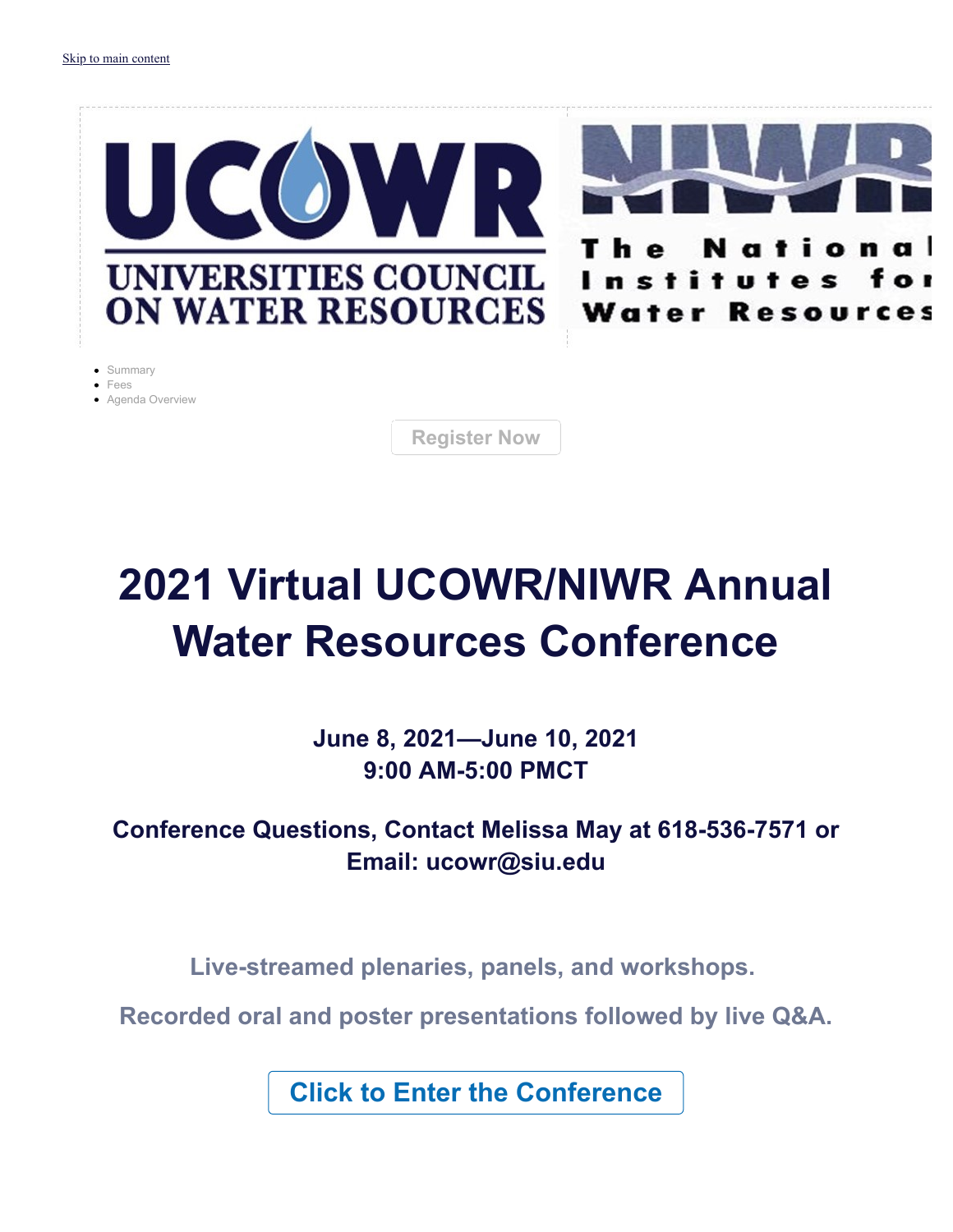# Agenda

#### **(conference begins at 9 AM CDT)**

Search for sessions...

Search for sessions...

Category

# **June 8, 2021**

# **Welcome & Plenary I - Dale Threatt-Taylor**

9:00 AM-10:00 AM

Plenary Topic: Challenges in Conservation Welcome by Jonathan Yoder, UCOWR President and Kevin Wagner, NIWR President Introduction: Michael O'Driscoll, East Carolina University Q&A Moderator: Karl Williard, Southern Illinois University

# **The Hypoxia Task Force and SERA-46 I**

### 10:15 AM-11:45 AM

The Hypoxia Task Force and SERA-46: A Framework for University-Agency Partnerships to Improve Nutrient Management and Water **Quality** 

#### Moderator: Rebecca Power, University of Wisconsin Extension

This session will introduce the Hypoxia Task Force and SERA-46, and present university-led projects that are addressing systemic challenges related to agriculture, water, science, and society. Projects will address innovations in agricultural drainage water management; food, energy, and water systems in the Upper Mississippi Basin; efforts to create plausible and practical pathways toward agricultural systems with expanded perennial grassland components; and efforts to expand watershed networks and farmer leadership in watershed management beyond the farm gate.

Talks:

- 1. Introduction (**Rebecca Power**, University of Wisconsin Extension)
- 2. The Hypoxia Task Force: Partnership with Land Grant Universities to Make Progress (**Katie Flahive**, US Environmental Protection Agency)
- 3. SERA 46: A Multi-State Land Grant Research and Extension Collaboration to Improve Mississippi River and Gulf of Mexico Water Quality (**Mike Daniels**, University of Arkansas System Division of Agriculture)
- 4. Building Capacity for Watershed Leadership in the MARB (**Amanda Gumbert**, University of Kentucky Cooperative Extension Service)
- 5. Multi-State Collaboration to Improve Mississippi River and Gulf of Mexico Water Quality through Farmer-Led Initiatives and Farmer-Driven Data (**Beth Baker**, Mississippi State University)

# **The Need For A Core Curriculum for Academic Water Conservation Degrees** 10:15 AM-11:45 AM

Panel discussion Moderator: Amy Vickers, Amy Vickers & Associates, Inc. Water Conservation managers and allied professionals play an increasingly important role in managing the water demands of public and private water supply systems and agricultural water districts in the United States. The jobs held by these water efficiency specialists typically require at least an undergraduate and often a graduate level education to serve in roles as engineers, planners, scientists, technologists, economists, program managers, policy makers, and researchers. As climate change, chronic drought, and water shortages increasingly impact the nation's 50,000-plus large and small water systems and irrigation districts, the need for highly trained water conservation professionals to do more with less water in the residential, commercial, industrial, irrigation, agricultural, and water infrastructure sectors will continue to grow in the decades if not centuries ahead. Despite this growing need, there is currently a shortage of professionals and specialists to meet these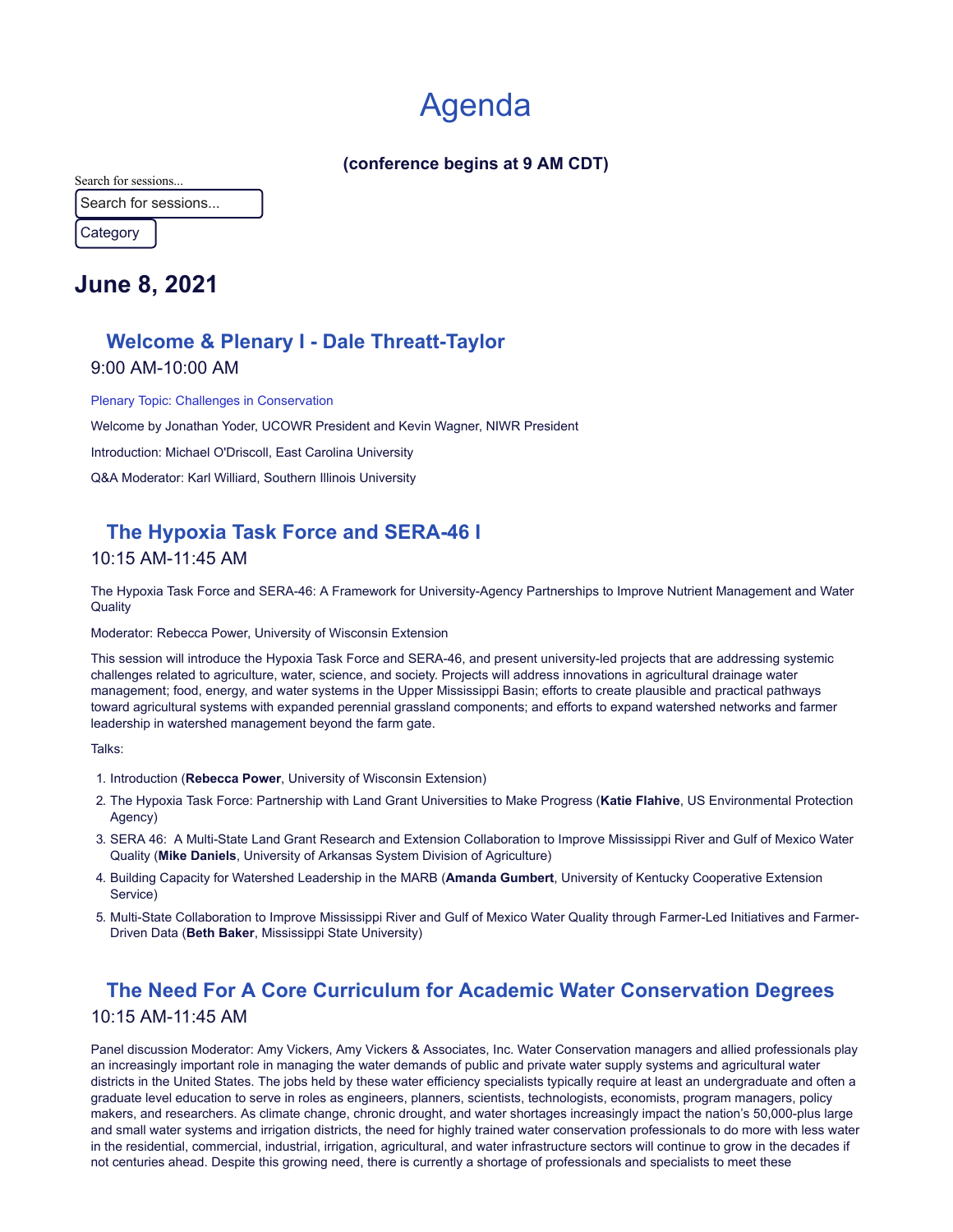employment demands. An ad hoc committee of academicians and conservation professionals and leaders recently identified the primary reasons for the growing dearth of qualified water conservation professionals. First, few have the knowledge and skills required to employ the numerous advances in water efficiency technologies, practices, and policies that have emerged over the past 5-10 years. Second, there is a general lack of awareness and funding for advanced water conservation education on the university level, in contrast to the numerous energy and energy efficiency graduate programs and institutes focused on energy security and conservation. This session will bring together leading U.S. academics in the fields of urban and agricultural water efficiency as well as water utility policy and regulation to discuss the educational and skill requirements needed by water conservation professionals. Further, they will outline the types of academic curricula that could serve as the basis for the first undergraduate and graduate level degree programs in water conservation.

# **Understanding and Managing Water Resources Related Human Health** 10:15 AM-11:45 AM

Moderators: Anna Gitter and Lucas F. Gregory, Texas Water Resources Institute, Texas A&M AgriLife Research

Increased awareness of potential contaminants in existing water supplies raises concerns about connections between water and human health. Various contaminants pose multiple potential health concerns. Growing municipal water demand exacerbates concerns as alternative sources are commonly being considered for future supplies. With advancements in contaminant detection, risk analysis and public communication, there is an increased need to understand and apply effective management approaches to address these water quality concerns. Managing water quality to protect human health in the future will undoubtedly increase in complexity and must consider factors geology, hydrology, land use, treatment and distribution system composition, and contaminant load. This panel discussion will convene a broad spectrum of topical experts to discuss managerial, regulatory and technical issues and implications associated with ensuring the availability of safe water supplies for the future in the face of evolving contaminant threats.

Talks followed by Panel Discussion

- 1. Understanding Risks of Contaminants of Emerging Concern in Water Resources (**Bryan Brooks**, Baylor University)
- 2. Minnesota Department of Health's Drinking Water Contaminants of Emerging Concern Initiative (**Helen Goeden**, Minnesota Department of Health)
- 3. Understanding and Managing Water and Human Health (**George Kraynick**, City of Minneapolis)
- 4. Environmental Exposures: What Is Water's Role? (**Kristina Mena**, UTHealth Houston School of Public Health El Paso Campus)

# **Plenary II - Suat Irmak**

12:15 PM-1:00 PM

Plenary Topic: Agricultural Irrigation

Introduction: Bridget Guerrero, West Texas A&M University

Q&A Moderator: Karl Williard, Southern Illinois University

# **The Hypoxia Task Force and SERA-46 II** 1:15 PM-2:30 PM

The Hypoxia Task Force and SERA-46 II: A Framework for University-Agency Partnerships to Improve Nutrient Management and Water Quality

Moderator: Rebecca Power, University of Wisconsin Extension

Talks followed by Discussion:

- 1. Introduction (**Rebecca Power**, University of Wisconsin Extension)
- 2. Transforming Drainage (**Jane Frankenberger**, Purdue University)
- 3. Integrating Numerical Modeling, Social-ecological Research, and Outreach to Address Food, Energy, and Water Security Challenges in the Upper Mississippi River Basin (**Chris Kucharik**, University of Wisconsin-Madison)
- 4. How Do We Make Livestock Agriculture Part of the Clean Water Solution? (**Randy Jackson**, University of Wisconsin)
- 5. Facilitated discussion on future of research, outreach, and management in the Mississippi River Basin

# **HydroLearn, an Open Source Platform** 1:15 PM-2:30 PM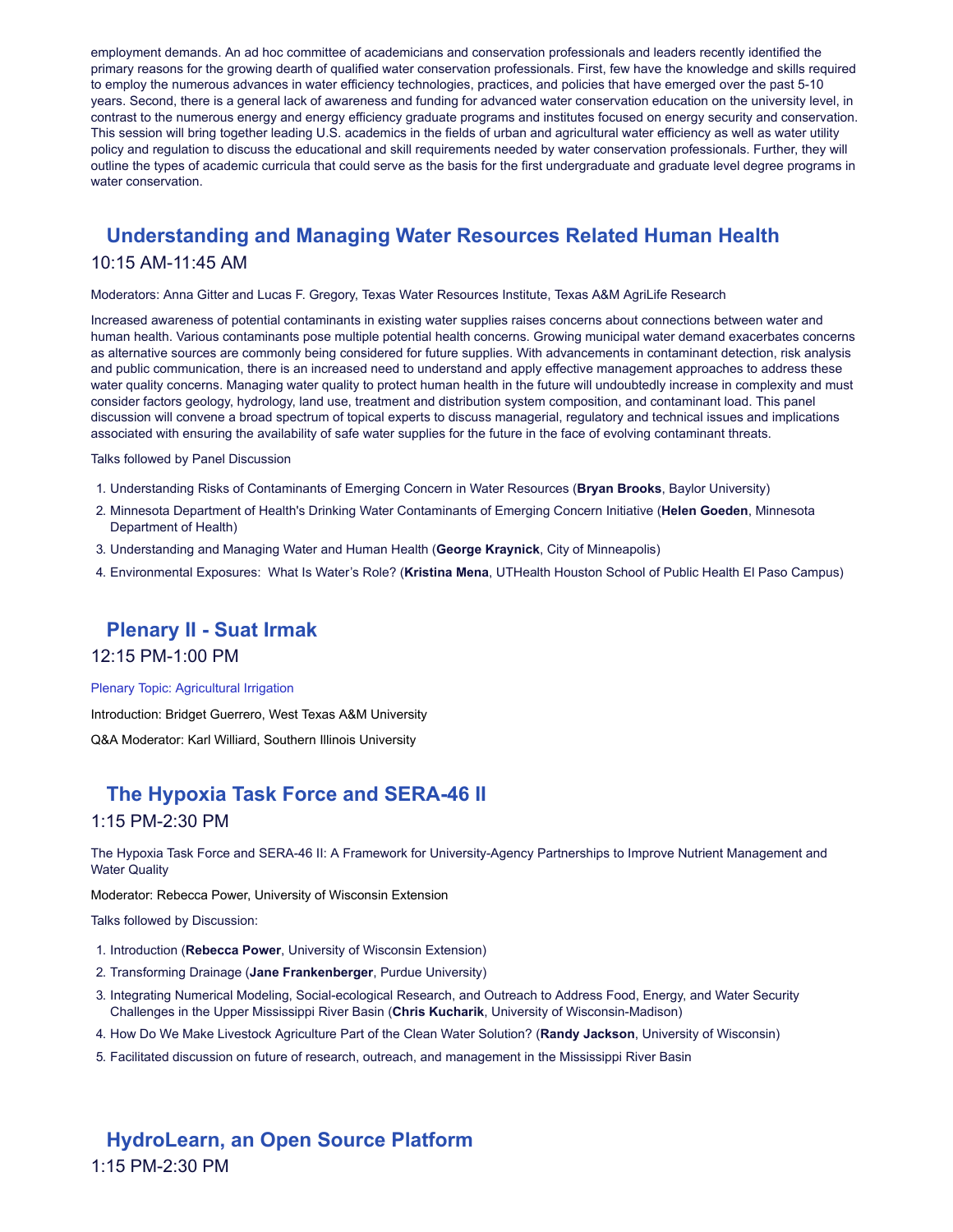#### **Workshop**

Moderator - Emad Habib, University of Louisiana at Lafayette

HydroLearn ([www.hydrolearn.org](http://www.hydrolearn.org/)) is an educational platform that combines research-based active-learning methods with authentic online learning modules and is designed specifically for Hydrology and Water Resources disciplines. HydroLearn aims to enable instructors to develop and share active-learning innovations, and to enhance student learning in fundamental topics in the field (e.g., rainfall-runoff processes, design of flood protection measures, flood forecasting, and water-energy-food nexus).

This workshop is offered for hydrology and water resources faculty interested in implementing or adapting authentic and activelearning resources in their classes, especially those who teach undergraduate or early-level graduate courses. The workshopwill showcase examples of existing learning modules on HydroLearn on various topics that can be readily adopted by the workshop participants. The workshop will also share efforts towards building user support mechanisms in the form of lesson-based learning objectives and assessment rubrics that scaffold instructors' implementation of sound pedagogical practices. These support mechanisms are critical for enhancing adoption and ensuring the customizability and long-term sustainability of educational developments that use case-based approaches with intensive data and modeling resources. During the interactive portion of the workshop, attendees will have the opportunity to navigate through an existing module to experience the platform from the learner's perspective. Participants will also be guided through the process of creating their own module, uploading and editing content, and writing learning objectives and an assessment rubric. Interested faculty may also adopt existing modules or customize them for their specific needs.

# **Agricultural Water Conservation and Irrigation**

#### 1:15 PM-2:30 PM

Moderator: Lucas Gregory, Texas A&M University

Video presentations begin every 15 minutes. Live chat with the presenter during the presentation.

- 1. Asymmetric Effects of Rate Structure Change on Residential Water Conservation in California (**Juhee Lee**, University of California, Riverside, School of Public Policy)
- 2. Experimental Investigations into the Use of Brackish Blended Groundwater for Agricultural Irrigation: Enhancing Groundwater Quantity while Maintaining Soil Health (**Nathan Howell**, West Texas A&M University, College of Engineering)
- 3. Deficit Irrigation Strategies to Fit Desert Crop Guar in the Southern High Plains Cropping Systems (**Sangu Angadi**, New Mexico State University)
- 4. Integrating the Agricultural Conservation Planning Framework into Watershed-scale Conservation Planning: Guidance for the NRCS and Conservation Partners (**Emily Usher**, Purdue University)
- 5. Using Smart Energy and Water Meters to Inform Agricultural Groundwater Use in Cap Bon Peninsula, Tunisia (**Ali Mirchi**, Oklahoma State University)

# **Hypoxia Task Force States Nutrient Reduction Strategies** 2:45 PM-4:00 PM

Hypoxia Task Force States Nutrient Reduction Strategies: 10 Years of Progress, Lessons Learned, and National Comparisons

#### Moderator: Adam Wilke, University of Minnesota

In 1997, the Hypoxia Task Force was established to address Gulf hypoxia and other nutrient loading concerns. In 2008 the Task Force released an action plan that asked the state members to develop Nutrient Reduction Strategies (NRS) by the end of 2013. In 2011, Nancy Stoner, the Acting Assistant Secretary of the Environmental Protection Agency, released a memo (the Stoner Memo) exhorting Mississippi River Basin (MRB) states to "make greater progress in accelerating the reduction of nitrogen and phosphorus loadings." In response, all 12 states in the core MRB have adopted NRS that align with most or all of these recommended elements. This session will review how different states responded to the "Stoner Memo" mandate and discuss implications of a decentralized approach to addressing a national environmental water quality problem. Speakers will highlight key lessons in individual states and compare differences across states. We will also discuss the relationship of this effort to the Great Lakes Water Quality Agreement.

#### Talks followed by Panel Discussion

- 1. The Context: Gulf Hypoxia Task Force States Nutrient Reduction Strategies (**Ken Genskow**, University of Wisconsin-Madison)
- 2. Moving the Stoner Principles East?: The Great Lakes Water Quality Agreement and the Stoner Memo (**Stephen Gasteyer**, Michigan State University)
- 3. Been There, Done That: Reflections on Three Decades of Effort to Address Hypoxia in the Chesapeake Bay (**Kurt Stephenson**, Virginia Polytechnic Institute)
- 4. Meeting Goals and Tracking Quantified Progress: The Hypoxia Task Force (**Katie Flahive**, US Environmental Protection Agency)
- 5. Nutrient Reduction Strategies: Panel Discussion on Cross-state Comparisons (**Adam Wilke**, University of Minnesota)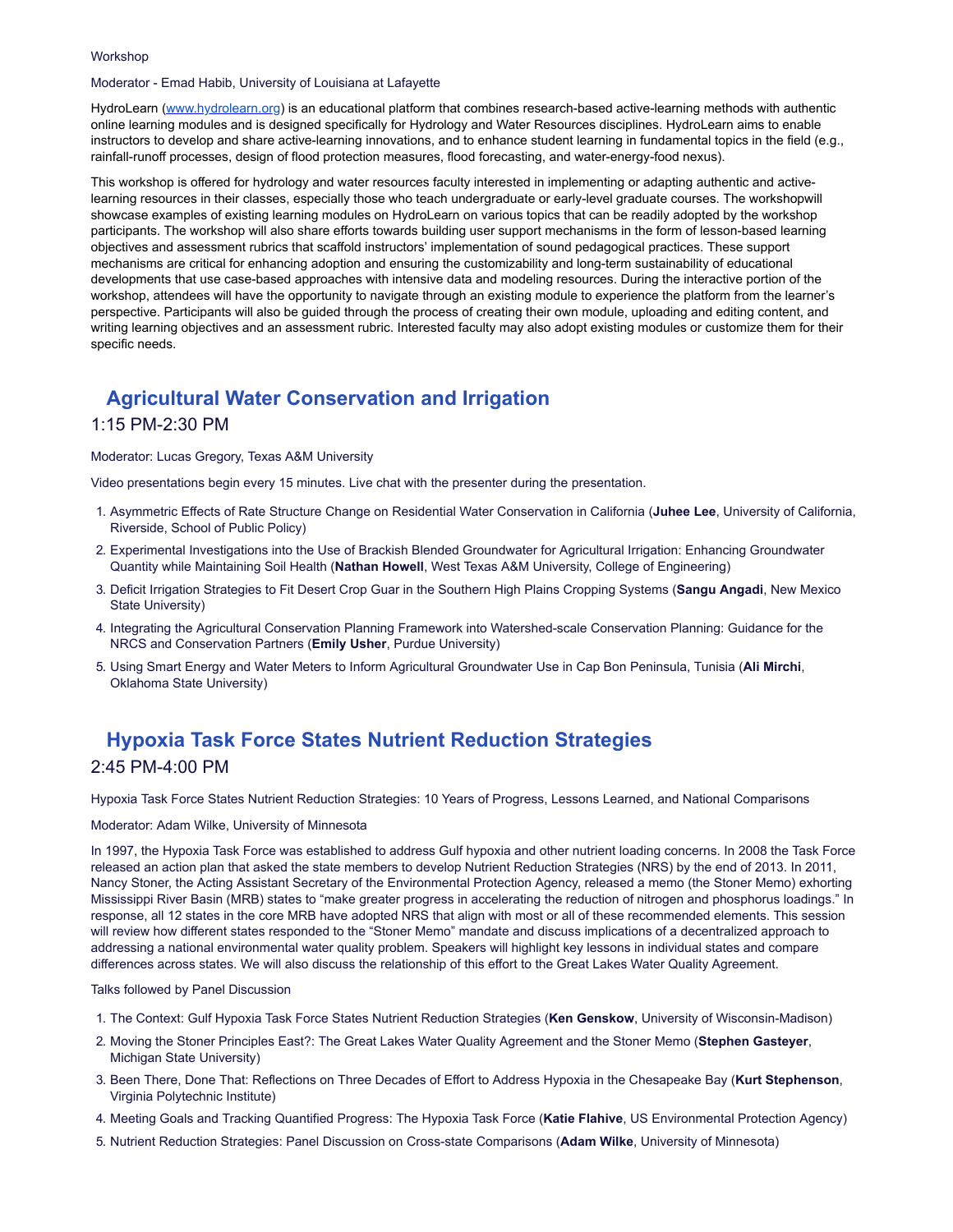# **Water and Big Data**

#### 2:45 PM-3:45 PM

Panel Discussion Moderator: Jeff Peterson, University of Minnesota The data revolution presents a new and exciting opportunity to address water quality challenges. To unleash the promise of data-enabled precision management, several hurdles must be overcome. Various efforts are underway to store and standardize the large volumes of public water quality data collected through existing federal, state and local programs. However, new forms of water data from onsite instruments, satellites, and citizen science programs are rapidly increasing, and many of these datastreams originate in the nonprofit, academic, and private sectors with disparate data standards. Socioeconomic and land use change data are also being collected from a similarly diverse array of actors. This session will explore the Midwest Big Data Hub Water Quality Priority area and its strategies to build and convene an innovation network to accelerate and sustain the development of standards, data sets, and cyberinformatics tools that will help to address critically missing links and bottlenecks related to water resources research and development.

# **Tracking Watershed Nutrients**

#### 2:45 PM-3:45 PM

#### Moderator: Li Li, Penn State University

Video presentations begin every 15 minutes. Live chat with the presenter during the presentation.

- 1. Isotope Tracers in Nutrient Source Tracking (NST) of Nitrate, a Different Perspective of Surface and Groundwater Remediation (**Sean Ahearn**, Beta Analytic, Inc.)
- 2. The Shallow and Deep Hypothesis: Subsurface Vertical Distributions of Chemicals Shape Export Patterns in Streams (**Li Li**, Penn State University)
- 3. Quantifying the Influence of Onsite Wastewater Treatment Systems on Nutrient Loading to Falls Lake, NC (**Michael ODriscoll**, East Carolina University)
- 4. Diatoms as Indicators for Agricultural Best Management Practice Effects on Water Quality in the Delaware River Watershed (**Mariena Hurley**, The Academy of Natural Science)

# **Groundwater Sustainability: From Regional Practices to a National Agenda** 4:00 PM-5:00 PM

Moderator: Ruopu Li, Southern Illinois University Carbondale

Video presentations begin every 15 minutes. Live chat with the presenter during the presentation.

**\***student in oral presentation competition; [Click here for the evaluation form. Complete one for each student.](https://forms.office.com/r/HfkUL649nB)

- 1. **\***Assessing the Critical Role of Managed Aquifer Recharge to Recover California Central Valley's Groundwater Overdraft (**Sarfaraz Alam**, University of California, Los Angeles)
- 2. National Center for Alluvial Aquifer Research: A Multidisciplinary and Collaborative Consortium to Address Groundwater Depletion in the Lower Mississippi River Basin (**Drew Gholson**, Mississippi State University)
- 3. Potential Application of Remotely Sensed Gridded Precipitation Data in Water Resources Management (**Mahesh Pun**, University of Nebraska-Lincoln, Long Spring Consulting)
- 4. Groundwater Sustainability in Irrigation Landscapes: An Interdisciplinary Socio-Ecological System Research Agenda (**Ruopu Li**, Southern Illinois University at Carbondale)

# **Agricultural Water Economics**

#### 4:00 PM-5:00 PM

Moderator: Shani Golovay, Illinois Nutrient Research and Education Council

Video presentations begin every 15 minutes. Live chat with the presenter during the presentation.

**\***student in oral presentation competition; [Click here for the evaluation form. Complete one for each student.](https://forms.office.com/r/HfkUL649nB)

- 1. **\***Quantifying the Economic Costs of High Plains Aquifer Depletion (**Gabriela Perez Quesada**, Kansas State University)
- 2. Reducing Acreage in Deficit Irrigation Systems to Maximize Producer Profitability (**Donna McCallister**, Texas Tech University)
- 3. Economic Assessment of a Water Demand Management Program in Wyoming's Portion of the Colorado River Basin (**Kristiana Hansen**, University of Wyoming)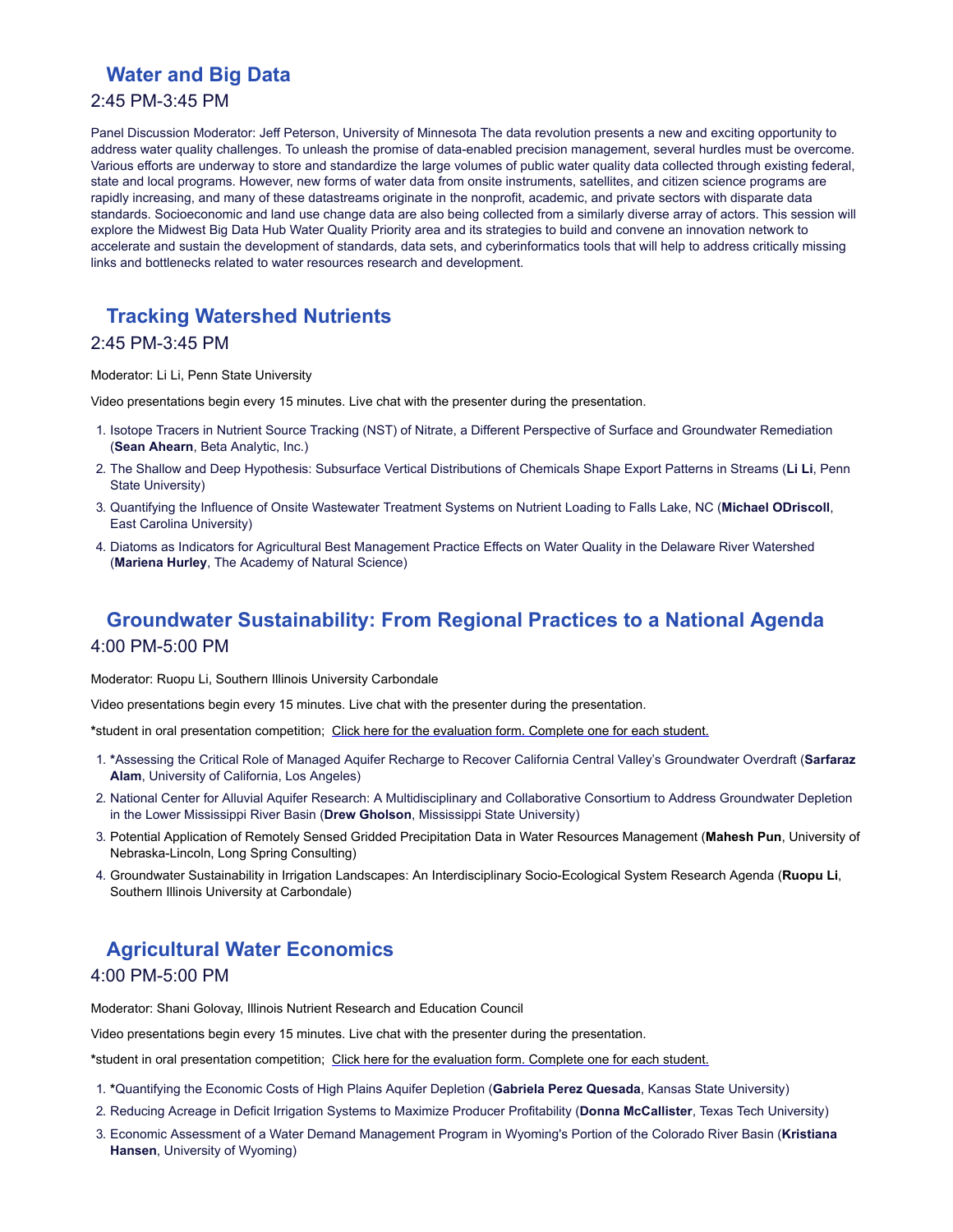4. **\***Water Management Practices: Use Patterns and Influencing Factors (**Merri Day**, University of Arkansas - Department of Agricultural Economics and Agribusiness)

#### **Stormwater Infrastructure and Management**

#### 4:00 PM-5:00 PM

Moderator: Nathan Howell, West Texas A&M University

Video presentations begin every 15 minutes. Live chat with the presenter during the presentation.

**\***student in oral presentation competition; [Click here for the evaluation form. Complete one for each student.](https://forms.office.com/r/HfkUL649nB)

- 1. **\***Reversing Development Impacts Through Green Stormwater Infrastructure: Establishing a Post-Construction Baseline (**Sarah Estes**, Villanova University Center for Resilient Water Systems)
- 2. Collaborative Educational Programming for Phase II Stormwater Regulation Compliance in the Greater Lansing, MI Region (**Ruth Kline-Robach**, Michigan State University)
- 3. Peak Flow Attenuation Using Overflow Weir and Ditch-Bottom Inlet: A Catchment Scale Comparative Study (**Hafiz Ahmad**, Florida State University)
- 4. **\***Occurrences and Temporal Dynamics of Pathogens and Antibiotic Resistance Genes in Different Stormwater Reuse Systems (**Tamara Walsky**, University of Minnesota Twin Cities)

### **Student Career Night**

5:30 PM-6:30 PM

#### **Calling all Students and New Professionals!**

Please join us for a lively discussion and question & answer session about water resource careers with a panel of experts with diverse training and experience in water professions. Come and hear about coursework and training recommendations, strategies for job searching, interviewing tips, and typical career tracks in governmental agencies, extension, academia, non-governmental organizations, public water utilities, and private consulting and future directions in water resources employment. Our panel of experts will include:

- **Karen Bareford**, National Water Extension Liaison, Mississippi-Alabama Sea Grant Consortium
- **Natasha Bell**, Assistant Professor, East Carolina University
- **Steve Buan**, Hydrologist in Charge, North Central River Forecast Center, National Oceanic and Atmospheric Administration (NOAA)
- **Scott Mansell**, Senior Engineer, Clean Water Services, Hillsboro, Oregon
- **Dale Threatt-Taylor**, Executive Director, South Carolina Chapter, The Nature Conservancy

Moderated by **Mike O'Driscoll**, Associate Professor, East Carolina University

Each panelist will give a brief, informal presentation of their career experiences in water resources, followed by an open question and answer and discussion period. This is a "must do" activity for students and new professionals alike.

# **June 9, 2021**

# **Plenary III, Warren Hall Medal Recipients, Dr. Ron Lacewell and Dr. Mac McKee** 9:00 AM-10:00 AM

The UCOWR Warren A. Hall Medal is a lifetime achievement award. 2021 recipients are Ron Lacewell of Texas A&M University and Mac McKee of Utah State University.

Introduction: Jeff Peterson, University of Minnesota

Q&A Moderator: Karl Williard, Southern Illinois University

# **Human Dimensions of Water Resources Management** 10:15 AM-11:45 AM

Moderator: Adam Wilke, University of Minnesota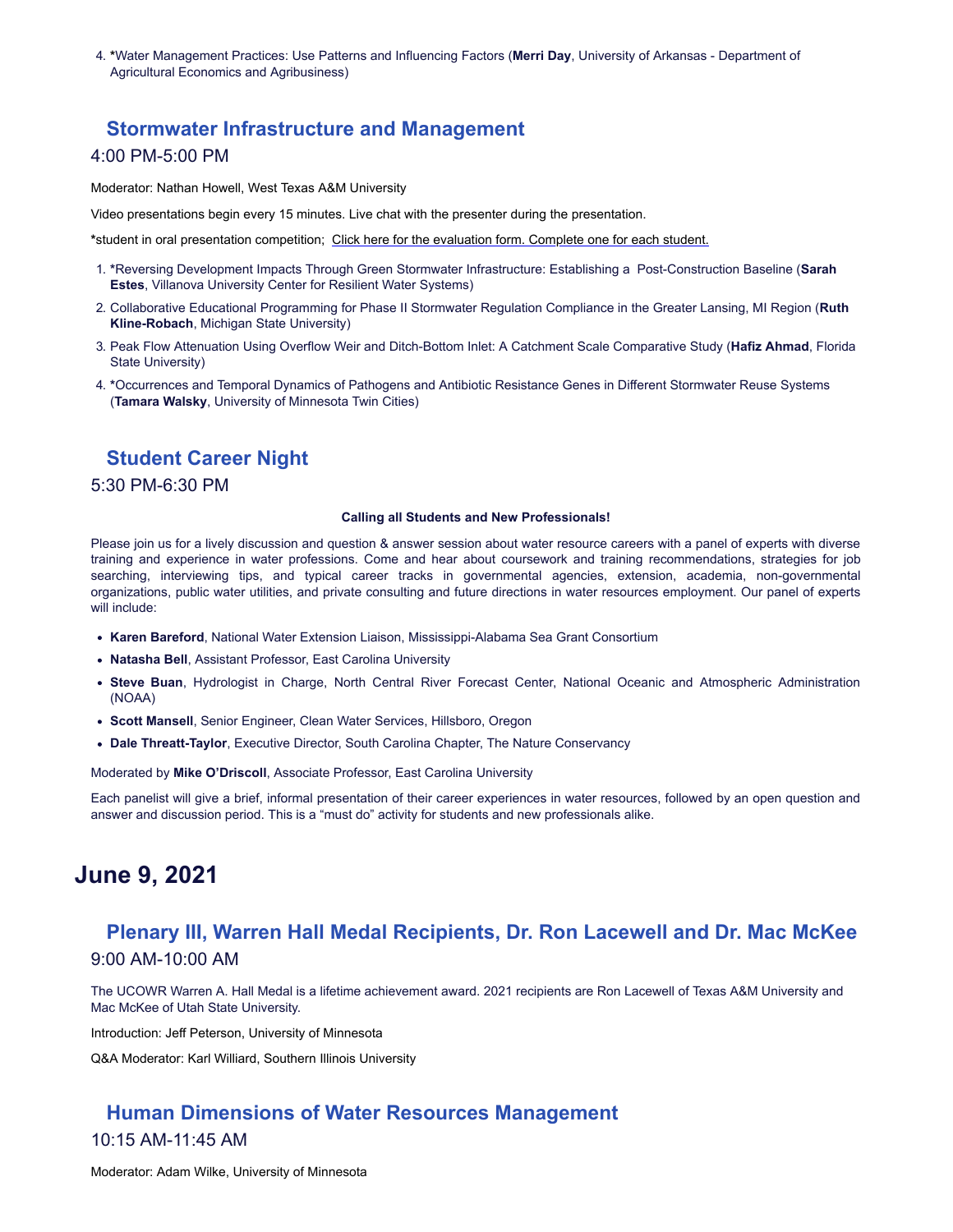Video presentations begin every 15 minutes. Live chat with the presenter during the presentation.

**\***student in oral presentation competition; [Click here for the evaluation form. Complete one for each student.](https://forms.office.com/r/HfkUL649nB)

- 1. **\***Securing Water Resilience through Collaborative Engagements and Policies (**Gretel Follingstad**, University of Colorado)
- 2. Adaptive Water Governance and Transitions toward Ecosystem-based Adaptation: A Case Study of the Cache River Watershed of Southern Illinois (**Kofi Akamani**, Southern Illinois University Carbondale)
- 3. **\***Contexts for Adaptive Water Governance: Bridging and Bonding Capital in the S.C. Conservation Bank (**Andrew Waters**, S.C. Water Resources Center Clemson University)
- 4. To Better Understand the Complexity and Diversity of Human-natural Systems: NIFA Stitches Together Scientific Teams toward Solving Generational Issues (**James Dobrowolski**, USDA National Institute of Food and Agriculture)
- 5. **\***Comparing Funding Networks within the Food-Energy-Water-Ecosystems Nexus (**Yu Lu**, University of Wisconsin-Madison)
- 6. Municipal and Industrial Water Use: A Look at Water Use in the Oil Impacted Bakken Region 2000-2018 (**Christina Hargiss**, North Dakota State University)

# **Agricultural Water Quality**

#### 10:15 AM-11:30 AM

Moderator: Gurpreet Kaur, Mississippi State University

Video presentations begin every 15 minutes. Live chat with the presenter during the presentation.

**\***student in oral presentation competition; [Click here for the evaluation form. Complete one for each student.](https://forms.office.com/r/HfkUL649nB)

- 1. Innovate Edge-of Field Practices to Reduce Nitrogen (N) and Phosphorus (P) Loss in Tile Drained Fields (**Shani Golovay**, Illinois Nutrient Research and Education Council)
- 2. **\***Impact of Cover Crops on Nutrient Leaching in Agricultural Fields (**Ashani Thilakarathne**, Department of Forestry, Southern Illinois University)
- 3. **\***Cover Crop Impacts Water Quality and Soil Health in a Tile-terraced No-till Field (**Harpreet Kaur**, University of Missouri Columbia)
- 4. **\***Tile Drainage Depth and Spacing Impact on Drainage Flow and Nutrient Losses (**Shailendra Singh**, University of Illinois at Urbana-Champaign)
- 5. Effectiveness of Constructed Wetlands with Floating Plants in Removing Nutrients from Tile Drain (**Jeremiah Asher**, Michigan State University)

# **Water Resources Extension: Achieving Actionable Science to Inform Sustainable Community Actions**

#### 10:15 AM-11:45 AM

#### Panel Discussion

Moderators: Karen Bareford, University of Alabama and Mississippi-Alabama Sea Grant; and Michael Mezzacapo, University of Hawaii Sea Grant College Program

Extension is a form of knowledge and skills delivery that translates, transfers, and disseminates evidence-based information for realworld application by communities facing both challenges and opportunities. The foundation of extension was in agricultural clubs of the early 1800s, however the practice is now utilized across the United States (U.S.) and beyond. Extension is one of the fundamental strategies utilized by the U.S. Department of Food and Agriculture (USDA) and U.S. Land Grant Colleges and universities as well as the U.S. National Oceanic and Atmospheric Administration (NOAA) National Sea Grant College Program. The latter utilizes a system of thirty-four university-based programs to implement research to inform education and extension efforts to address complex coastal, ocean, and Great Lakes issues and opportunities. A fundamental component of extension personnel is their training in innovative approaches to facilitate information transfer to help address complex and controversial topics from an evidence-based perspective. As such, extension is based in science and research, but is often a "professional art" when implemented well.

This session will introduce and illustrate examples of diverse water-related extension efforts at multiple scales; which will be further highlighted in the December 2021 Water Extension special issue of the Journal for Contemporary Water Resources and Education. Extension practitioners will provide overviews of specific research to outreach examples and how they have supported actionable community change. Presentations will be followed by a facilitated panel discussion with the extension professionals on projects presented, challenges faced, and how successes might be expanded and used in other communities to facilitate further advances regarding water-related issues.

**Plenary IV - Sacoby Wilson** 12:15 PM-1:00 PM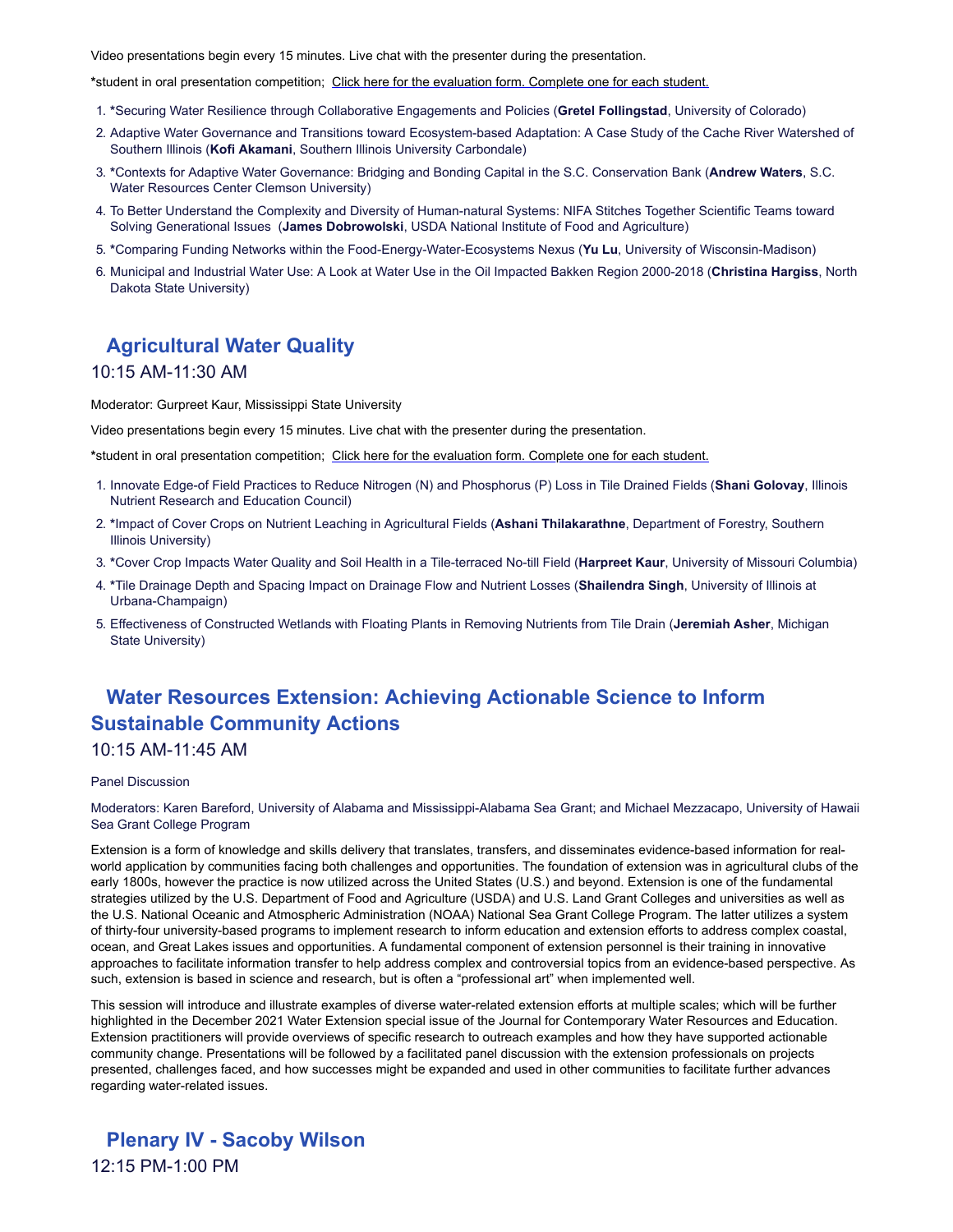Introduction: Mehdi Nemati, University of California, Riverside

Q&A Moderator: Karl Williard, Southern Illinois University

# **Environmental and Social Justice in Water Issues** 1:15 PM-2:30 PM

Moderator: Catherine Janasie, University of Mississippi

Video presentations begin every 15 minutes. Live chat with the presenter during the presentation.

**\***student in oral presentation competition; [Click here for the evaluation form. Complete one for each student.](https://forms.office.com/r/HfkUL649nB)

- 1. Assessing Affordability of Water and Sewer Rates in New Jersey (**Dan Van Abs**, Rutgers, The State Universtiy of New Jersey)
- 2. Environmental Justice: Septic and Wells (**Sushama Pradhan and Lorna Withrow**, On-site Water Protection Branch, NC DHHS)
- 3. **\***Water Quality Inequality: A non-Targeted Hotspot Analysis for Ambient Water Quality Injustices (**Justine Neville**, North Carolina State University)
- 4. **\***The Long-term Outcomes of Restoring Indigenous Property Rights to Water (**Leslie Sanchez**, Tufts University)
- 5. People, Place, Water & Story (**Jolie Kaytes**, Washington State University)

# **Ecohydrology**

#### 1:15 PM-2:30 PM

Moderator: Abu Mansaray, Oklahoma State University

Video presentations begin every 15 minutes. Live chat with the presenter during the presentation.

**\***student in oral presentation competition; [Click here for the evaluation form. Complete one for each student.](https://forms.office.com/r/HfkUL649nB)

- 1. Managing the Buffering Capacity of Dryland Watersheds Using Vegetation Pattern Indicators: An Ecohydrologic Modeling Framework to Predict the Effects of Connecting Flood Flow to the Landscape (**Connie Maxwell**, New Mexico Water Resources Research Institute)
- 2. **\***Assessing Riparian Vegetation Impacts on Spatial and Temporal Hyporheic Zone Fluctuations (**Viktor Stromberg**, University of Wyoming)
- 3. Solving Temperature Issues in the Tualatin River using a Holistic Watershed-Based Approach (**Scott Mansell**, Clean Water Services)
- 4. Where the Wild Beavers Are: Effects of Physical Watershed Characteristics on Beaver Pond Distributions (**Fabian Nippgen**, University of Wyoming)
- 5. **\***Metagenomic Insights into Potential Indicator Genes for Monitoring Antibiotic Resistance (**Mehedi Hasan Tarek**, West Virginia University)

# **Extension Education - Adapting to a Changing Audience**

#### 1:15 PM-2:30 PM

Panel Discussion Moderators: Allen Berthold, Texas A&M AgriLife, Texas Water Resources Institute; and Drew Gholson, Mississippi State University Extension education is a crucial component of encouraging the adoption of new technologies and management practices that increase production and protect our natural resources. Communicating to our constituents is becoming more of a challenge as there increasingly becomes various methods in which agricultural producers can receive information, the amount of available information (factual or not), and the changing demographics as the next generation becomes primary decision makers. Even with all these changes, Rogers (2003) outlined the innovation decision process in which an individual becomes aware of an innovation, is persuaded through various methods to adopt, decides to adopt, implements the innovation, and then confirms whether or not the innovation was better than before. During this panel, we focus on the innovation decision process, in particular the persuasion stage, and have panelists representing different components. The three panelists will briefly discuss their programs, including outreach through mass mailing, an in-depth education program, and a large scale demonstration that allows producers to make decisions with no risk to them. At the conclusion of these overviews, panelists will discuss how education programs can adapt and be leaders of information for a changing constituency.

**Coastal Water Issues** 2:45 PM-3:45 PM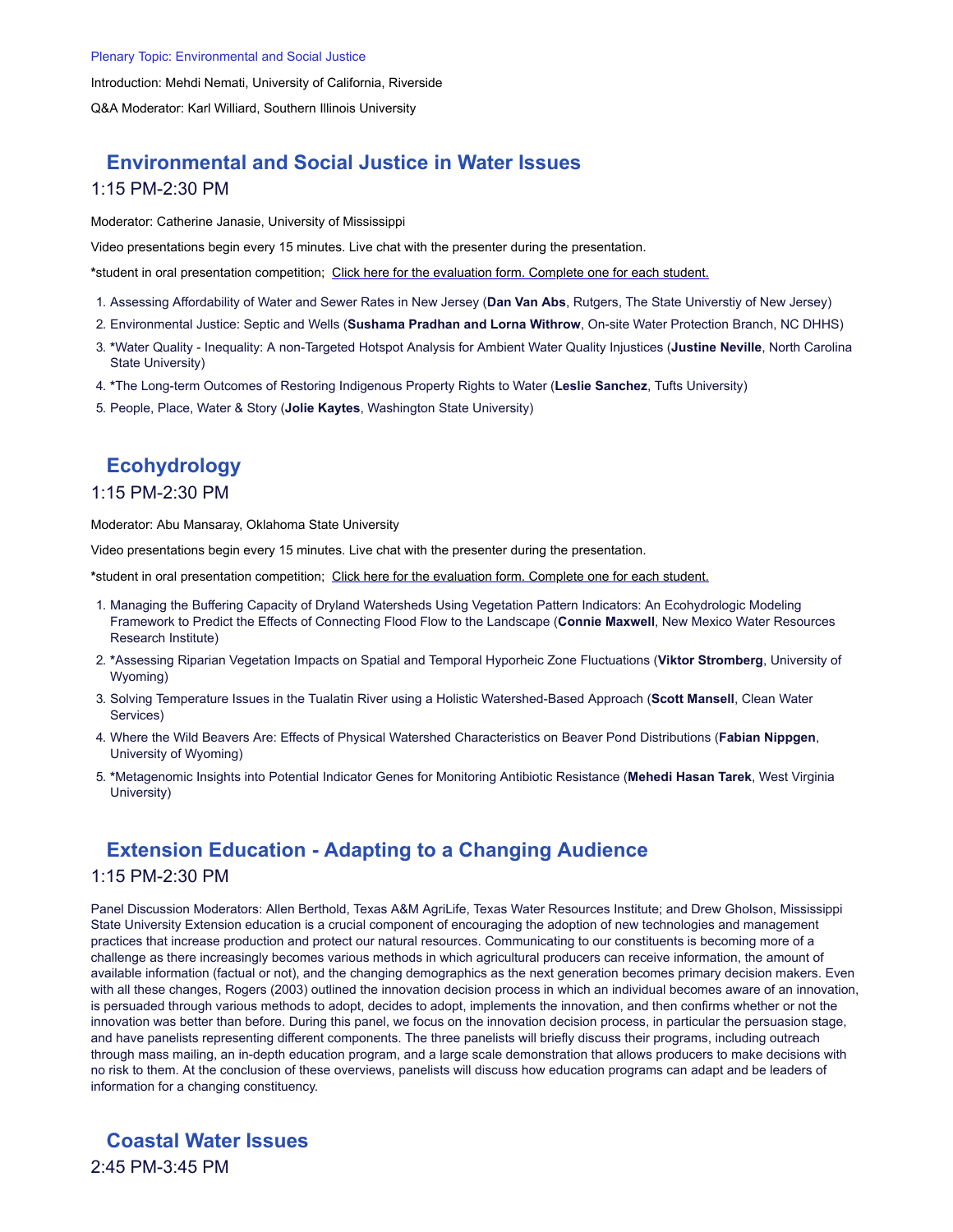Moderator: Natasha Bell, East Carolina University

Video presentations begin every 15 minutes. Live chat with the presenter during the presentation.

**\***student in oral presentation competition; [Click here for the evaluation form. Complete one for each student.](https://forms.office.com/r/HfkUL649nB)

- 1. Microplastics in the Mississippi River and at Oyster Reefs in the Mississippi Sound Estuary (**James Cizdziel**, University of Mississippi)
- 2. **\***Feeding Dynamics of the Invasive Copepod *Pseudodiaptomus Inopinus* in Two Northeast Pacific Estuaries, and Potential Competition with its Invasive Congener, *P. Forbesi* (**Jade Jacobs**, Washington State University)
- 3. A New Framework to Analyze Heterogeneity Effects on Seawater Intrusion (**Saubhagya Rathore**, Oak Ridge National Laboratory)
- 4. **\***A Methodological Construct for the Implementation of Small Unmanned Aircraft (sUAS) Deployed Thermal Infrared (TIR) Imaging of Submarine Groundwater Discharge (SGD) **(Kyle Young**, University of Rhode Island; US Coast Guard Academy)

### **Water Extension**

#### 2:45 PM-3:45 PM

Moderator: Bilal Iftikhar, Georgia Tech

Video presentations begin every 15 minutes. Live chat with the presenter during the presentation.

**\***student in oral presentation competition; [Click here for the evaluation form. Complete one for each student.](https://forms.office.com/r/HfkUL649nB)

- 1. Water Technology Farms: Reimagining Farmer Engagement (**Jonathan Aguilar**, Kansas State University)
- 2. **\***Educating for Action: The Algal Bloom Action Team's Effort to Expand HABs Research and Communication **(Sean Welch**, Illinois Water Resources Center)
- 3. Integrated Land Grant University Missions to Prepare the Next Generation Practitioners for Sustainable Landscapes (**Andrea Ludwig**, University of Tennessee)
- 4. Stakeholder Engagement Process to Assess the Feasibility of a Demand Management Program in the Upper Colorado River Basin in Wyoming (**Ginger Paige**, University of Wyoming)

### **Poster Session**

#### 4:00 PM-5:00 PM

Poster Presenters will be available during this time to answer questions via a Live Zoom. Hop around to each poster that interests you. **View their presentations before you join their Zoom chat. They will not be presenting live, only answering questions.** You may view their poster pdf and video at any time during the conference by visiting their page under the Posters tab near the top of the page in Attendee Hub.

### **Student Speed Networking**

#### 5:30 PM-6:30 PM

Students, we know it can be difficult to initiate conversations with professionals at conferences. We have the solution. Speed Networking! We've lined up a great group of water professionals from across the country for you to meet. Just like speed dating in the 2000's, you'll get to meet a bunch of new, interesting people in a short amount of time. We'll run ten 5-minute rounds of one-on-one or two-on-one networking. Don't worry, the professionals will have some prepared questions to kick-off the conversations. You don't want to miss this high energy event!

# **June 10, 2021**

# **Plenary V - Karletta Chief**

# 9:00 AM-9:45 AM

#### Plenary Topic: Tribal Water Issues

Introduction: Rebecca Power, University of Wisconsin

Q&A Moderator: Karl Williard, Southern Illinois University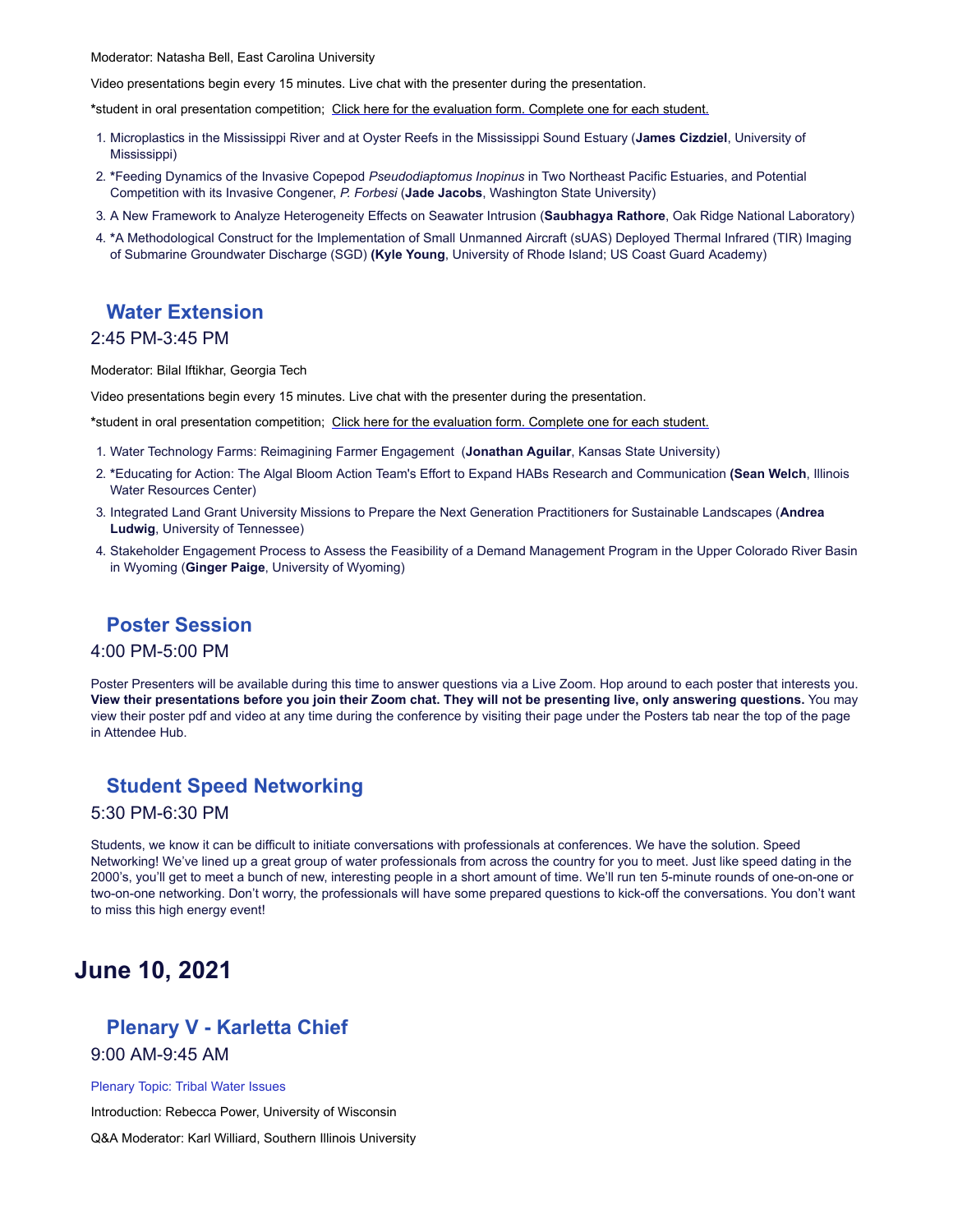# **Water Economics**

#### 10:00 AM-11:15 AM

Moderator: Nuri Yilmazer, Texas A&M University - Kingsville

Video presentations begin every 15 minutes. Live chat with the presenter during the presentation.

**\***student in oral presentation competition; [Click here for the evaluation form. Complete one for each student.](https://forms.office.com/r/HfkUL649nB)

- 1. Embedded Water Resources Accounting for the U.S. Economy (**Susana Garcia**, Oak Ridge National Laboratory)
- 2. Agricultural Decisions in Response to Groundwater Salinity on Irrigated Lands in Kansas (**Juhee Lee**, University of California, Riverside, School of Public Policy)
- 3. The Effects of Agricultural and Urban Land Use on Drinking Water Treatment Costs: An Analysis of U.S. Community Water Systems (**James Price**, University of Wisconsin - Milwaukee)
- 4. **\***The Temporal and Spatial Extent of Home Value Losses Due to Chemical Spills (**Kati Burton**, Virginia Tech)
- 5. **\***Valuing Beach Hazard Warnings in the Great Lakes (**Bernadette Swanson**, University of Wisconsin-Milwaukee)

# **Water Treatment, Remediation, and Management**

#### 10:00 AM-11:30 AM

Moderator: Harpreet Kaur, University of Missouri

Video presentations begin every 15 minutes. Live chat with the presenter during the presentation.

**\***student in oral presentation competition; [Click here for the evaluation form. Complete one for each student.](https://forms.office.com/r/HfkUL649nB)

- 1. A Comparison of State and Federal Regulation of Per-and Polyfluorinated Substances (**Catherine Janasie**, University of Mississippi School of Law, Nat'l Sea Grant Law Center)
- 2. **\***Thermal Decomposition of Per- and Polyfluoroalkyl Substances (PFAS) on Spent Granular Activated Carbon: Implications to Drinking-water Purification (**Pavankumar Challa Sasi**, University of North Dakota)
- 3. **\***Soilborne Per- and Polyfluoroalkyl Substances in Thermal Processes: Implications to Thermal Soil Remediation (**Ali Alinezhad**, University of North Dakota)
- 4. **\***Degradation of Sulfamethoxazole Using PMS Catalytic Decomposition with Composite Zero-Valent Iron Nanoparticles/SBA-15 (**Ahdee Zeidman**, Desert Research Institute)
- 5. **\***Arsenic Removal from Groundwater Using Iron Enriched Compost and Iron-based Metal-organic Frameworks (**Porraket Dechdacho**, Desert Research Institute and University of Nevada at Reno)
- 6. **\***Measuring and Managing Trihalomethanes with Real-Time Gas Chromatography and Aeration Approaches (**Pamela Franco**, University of Rhode Island)

# **Turf to Surf in the Mississippi River Basin**

#### 10:00 AM-11:30 AM

#### Panel Discussion

Moderators: Karen Bareford, University of Alabama and Mississippi-Alabama Sea Grant; and Bethany Perry, NOAA

Connecting farmers, natural resource managers, fisher people, and scientists

The Mississippi River Basin is the largest river basin, and drains 41 percent of the landmass of the contiguous United States. The water quality management issues span the headwaters to the Gulf and require coordination across disciplines, organizations, and industries to adequately address the cascading impacts to our natural systems and built environment. This session will focus on transregional water quality management issues along the Mississippi River into the Gulf of Mexico and the research and outreach contributions that are affecting positive change. Sea Grant and the NOAA Regional Collaboration Teams are pursuing multiple initiatives to tackle these issues along the river from Minnesota to the northern Gulf of Mexico. These efforts began with a transregional Runoff Risk Decision Support Tool Workshop in January of 2018, where representatives from the Great Lakes, Central, and Gulf of Mexico regions gathered in Tuscaloosa, Alabama to discuss existing runoff risk tools and other successful water quality educational resources that could be used to connect issues across the basin. These efforts have expanded and the teams are looking to further connect researchers, managers, and industry representatives across the region. This session will provide introductions to cross-basin efforts by federal agencies, researchers, and representatives from the agricultural and fishing industries. We will touch on the latest research, innovative tools, and engagement mechanisms to coordinate and collaborate on water quality issues across the entire Basin t. Short presentations will be followed by a discussion of ways to further engage across the university enterprise, industry, and governmental agencies to build off successful efforts and address the most pressing water quality issues faced in this part of the country.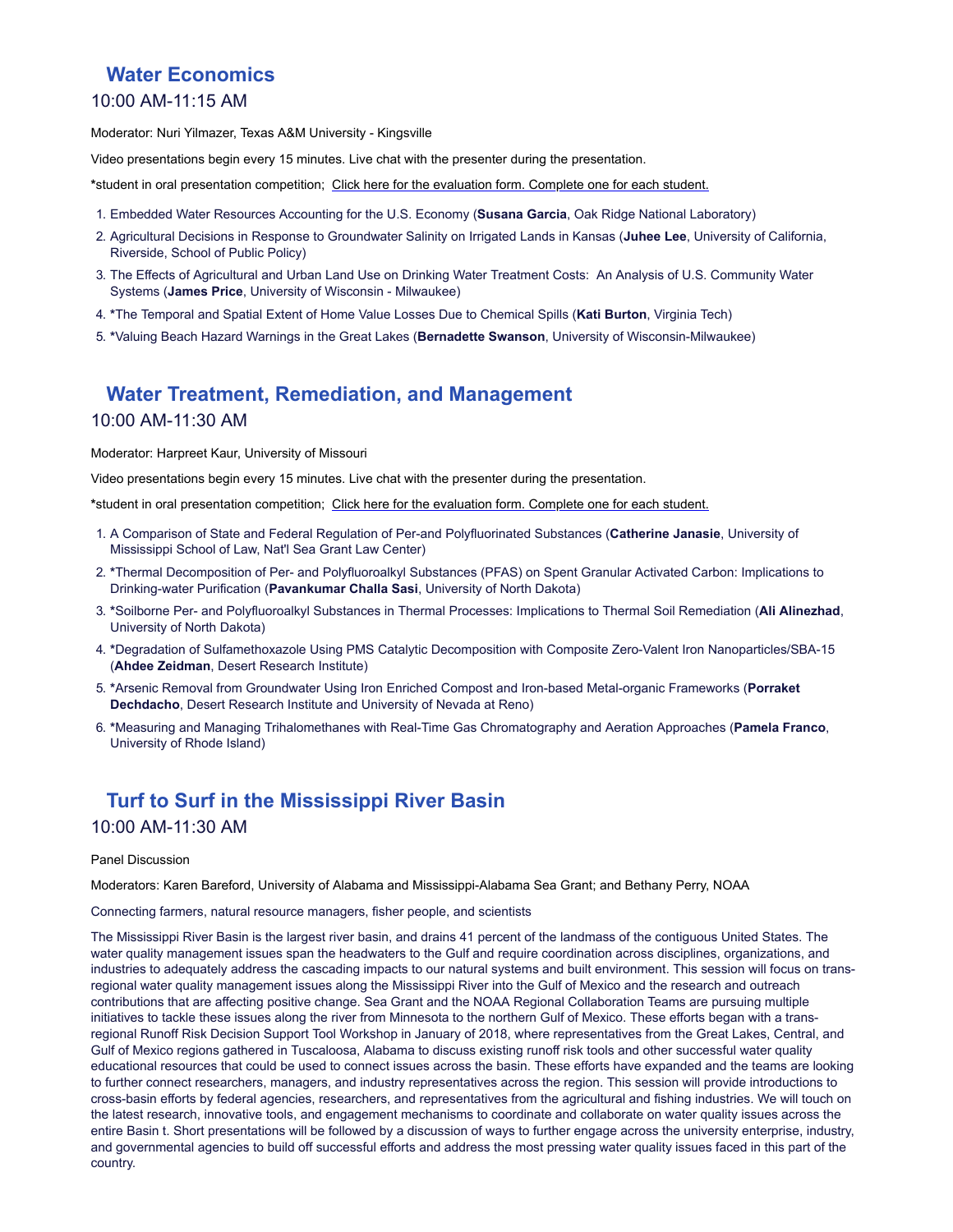# **Awards Ceremony**

#### 11:30 AM-12:30 PM

#### [Click to View the Awards Video Presentation.](https://youtu.be/tE3AuuHxYo4)

**Join us for this engaging virtual take on the traditional UCOWR Awards Luncheon**. The Warren Hall recipients will make brief acceptance remarks, and other award recipients have prepared a two minute video presentation to help us learn about them and their work. We have built in time for live applause, meet and greet, and even a chance to win **door prizes**! Join us for the fun and to celebrate our honorees:

- **Dr. Ron Lacewell**, Texas A&M University
- **Dr. Mac McKee**, Utah State University
- **Dr. Cully Hession**, Virginia Tech University
- **Nicole Wilkinson McIntosh**
- **Dr. Amir Haghverdi**, University of California Riverside
- **Dr. Ali Mirchi**, Oklahoma State University
- **Dr. Kenneth (KC) Carroll**, New Mexico State University
- **Dr. Jonathan Aguilar**, Kansas State University
- **Dr. Tushar Apurv**, Ph.D. from University of Illinois Urbana-Champaign, 2020
- **Dr. Rebekah Martin**, Ph.D. from Virginia Tech, 2020
- **Dr. Saubhagya Rathore**, Ph.D. from Georgia Institute of Technology, 2020
- **Katy E. Mazer**, et al., Purdue University and Universidad Nacional de San Agustín de Arequipa

Please [visit our website](https://ucowr.org/awards/) to learn more about each awardee.

# **Water and Climate**

#### 12:30 PM-1:15 PM

Moderator: Saugu Angadi, New Mexico State University

Video presentations begin every 15 minutes. Live chat with the presenter during the presentation.

**\***student in oral presentation competition; [Click here for the evaluation form. Complete one for each student.](https://forms.office.com/r/HfkUL649nB)

- 1. Farmers' Adaptation Strategies to Drought in the Great Plains: Insights from Case Studies (**Yubing Fan**, Texas A&M AgriLife Research)
- 2. **\***How Non-Stationarity in a Changing Climate Impacts Drought Prediction? (**Mohammad Hadi Bazrkar**, North Dakota State University)
- 3. **\***Improved Evapotranspiration Predictions for Texas across Space and Time by Using Sparse Weather Station Data : A Basis Function Approach (**Dhruva Kathuria**, Texas Water Resources Institute)

# **Lightning talks**

#### 12:30 PM-1:45 PM

Moderator: Ginger Page, University of Wyoming The first 3 recorded talks will be played followed by a 10 minute Live Q&A. The next 3 talks will be played followed by a 10 minute Live Q&A. The final 4 talks will be played followed by a 10 minute Live Q&A. Mitigating the Effects of Aquifer Decline on Producer Profitability with High-Value Crop and Seed Production in the Texas Panhandle (Bridget Guerrero, West Texas A&M University) Monitoring Groundwater Levels in a Region Dependent on Central Pivot Irrigation by using Wireless Sensor Networks (Nuri Yilmazer, Texas A&M University-Kingsville) \*The Potential Improvements in Yield-Based Recommendation Systems with a Diversified Precipitation Dataset (Catherine Walwer, Wake Forest University) Challenges in Paradise: Developing an Integrated Statewide Cesspool Conversion Program Through Evidence-Based Methods and Frameworks (Michael Mezzacapo, University of Hawaii Sea Grant College Program) Modern Lakes: A Window to Past and Future Oceans (Mojtaba Fakhraee, Yale University) \*Row the Boat: Steering Invasive Plant Management into the Future by Looking Backward (Michael Verhoeven, University of Minnesota) Statistical Data Characterization of an In-situ Phosphate Level Time Series Array in the Mississippi Watershed (Nicholas Scott, Riverside Research) Bayesian and Manifold Learning Based Characterization of an In-situ Phosphate Level Time Series Array (Nicholas Scott, Riverside Research) \*Water and Sediment Control Basins (WASCoBs) Impacts on Water Quality in Menard County, Illinois (Kevin Turnbow, Southern Illinois University Carbondale) \*Flue Gas Desulfurization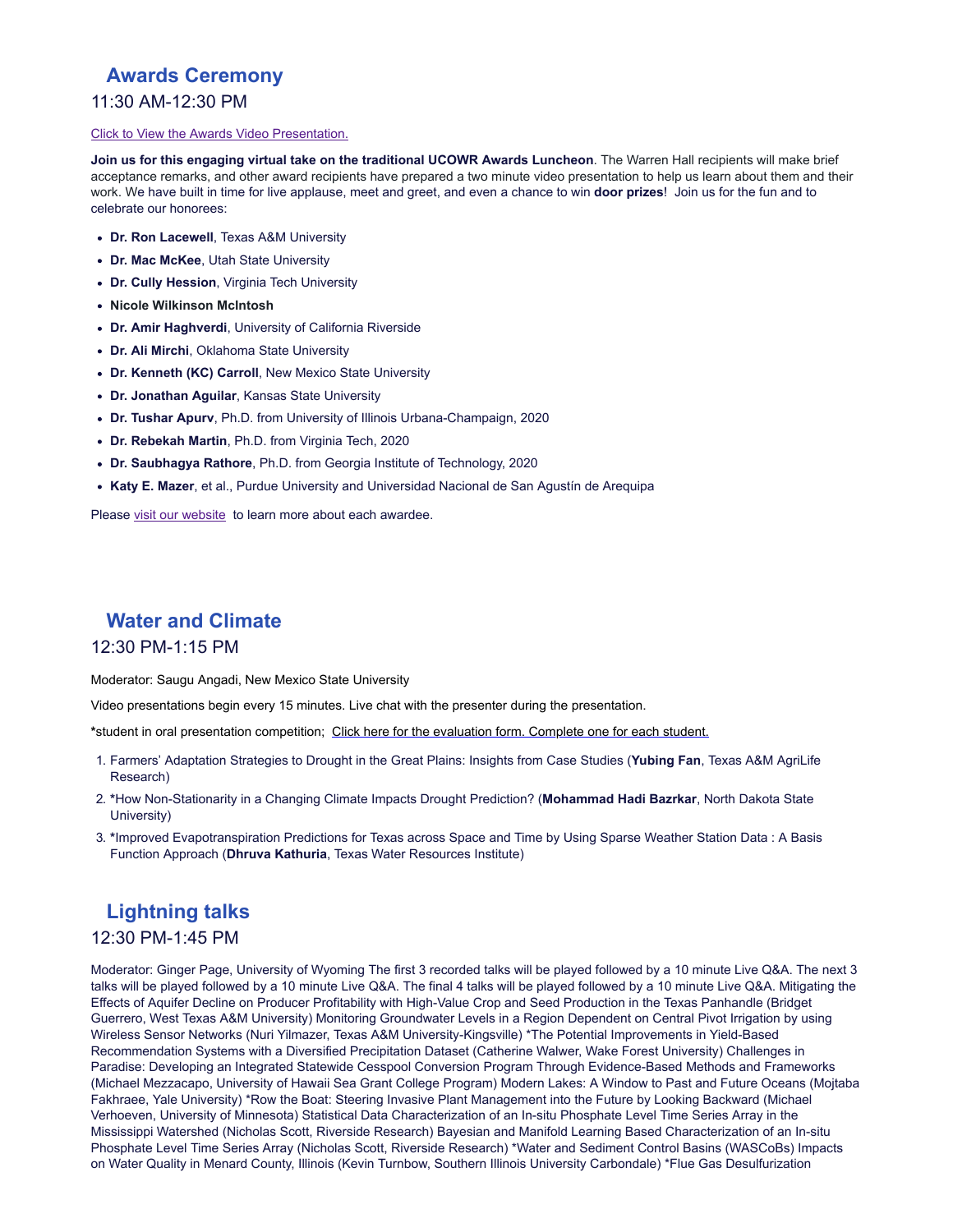Gypsum Impact on Surface Runoff Water Quality in Southern Illinois (Dipty Poudel, Southern Illinois University Carbondale) \*student in oral presentation competition.

# **Educating and Engaging Communities to Enhance Water Quality Knowledge and Build Community Resilience**

#### 12:30 PM-1:45 PM

An interactive session with the Watershed Game Moderators: Karen Bareford, University of Alabama and Mississippi-Alabama Sea Grant; and John Bilotta, University of Minnesota Water Resources Center and Minnesota Sea Grant The Watershed Game has been a resource of the Minnesota Sea Grant Program and Minnesota Extension, and an effective tool for Extension Educators from land-grant and sea-grant institutions for more than twelve years. The Game is designed to shift the conversation on watershed management and planning by using a relaxed role-playing environment. This setting helps break down barriers, encourage dialogue and mutual respect, and foster cooperation- all while enhancing the learning process through hands on activity. Colleagues from across the country use the Game to help individuals understand the connection between land use and water quality. The Watershed Game for Local Leaders is designed foruse with elected and volunteer community leaders.The Classroom Version is designed for middle school-aged youth and is intended for use by formal and informal educators.In 2017-18, a comprehensive evaluation revealed the positive impacts the tool has had for many communities and our colleagues that use it as a water education and community engagement tool for critical conversations around sustainable water and land use planning. More significantly, it opened the door to advances in the Watershed Game that include new support mechanisms for its more than 250 users across the country, and the beginning of a framework to create a new model of both the Local Leader and Classroom versions. Minnesota Sea Grant and Minnesota Extension have teamed up with the the University of Alabama, Mississippi-Alabama Sea Grant, and NOAA to develop these new models which help participants learn how land uses impact water quality (phosphorus, nitrogen, and sediment), natural resources, and community resilience in coastal areas. This session will include an introduction to the Watershed Game, provide information on it can be used to help connect with local communities and children, and allow for demonstration plays of the game.

# **Educating Leaders, Scientists, and Citizens about Climate Change** 2:00 PM-3:30 PM

#### **Workshop**

Facilitators: Natalie Carroll, Purdue University and Paul Lachapelle, Montana State University

Carroll and Lachapelle will share the guiding principles of 4-H curriculum development, how attendees can apply to have their youth curriculum peer reviewed, and how to submit activities to the National 4-H Council. They will then introduce two curricula available from the National 4-H Council:

- 1. *Weather and Climate Science*, activities intended for 4-H members and in other informal learning settings, under the guidance of a parent or other facilitator. Age-appropriate activities are presented in three online (PDF) books for upper elementary (13 activities, 40 pages), middle, (15 activities, 84 pages), and high school elementary (16 activities, 96 pages), learners.
- 2. *4-H Weather and Climate Youth Learning Lab Leader's Guide* for working with elementary school students, grades 3-5. Nine activities, 71 pages.

Both curricula include Next Generation Science Standards (NGSS) addressed and the *4-H Weather and Climate Youth Learning Lab* activity book includes information about the Climate Literacy Framework.

After these presentations, Carroll and Lachapelle will provide hands-on demonstrations of some of the experiments, discuss evaluation outcomes and impacts received to date, and talk about curriculum development for youth audiences and submission to the National 4- H Curriculum Collection.

# **Hydrologic Modeling**

#### 2:00 PM-3:00 PM

Moderator: Scott Mansell, Clean Water Services

Video presentations begin every 15 minutes. Live chat with the presenter during the presentation.

**\***student in oral presentation competition; [Click here for the evaluation form. Complete one for each student.](https://forms.office.com/r/HfkUL649nB)

- 1. MAGNET Multiscale Adaptive Global NETwork 4 Water, A Cloud-powered, Big-data-enabled, Realtime Interactive Platform for Hydrologic and Hydraulic Modeling, Visualization and Analysis (**Zachary Curtis**, Hydrosimulatics)
- 2. Flood Modeling Using an Integrated Hydrosystems Approach: Moving Beyond Traditional Flood Mapping (**Siddharth Saksena**, Virginia Tech)
- 3. **\***Identifying Hydraulic Structures for Improved DEM-based Hydrologic Delineation using Geospatial Artificial Intelligence (**Di Wu**, Southern Illinois University Carbondale)